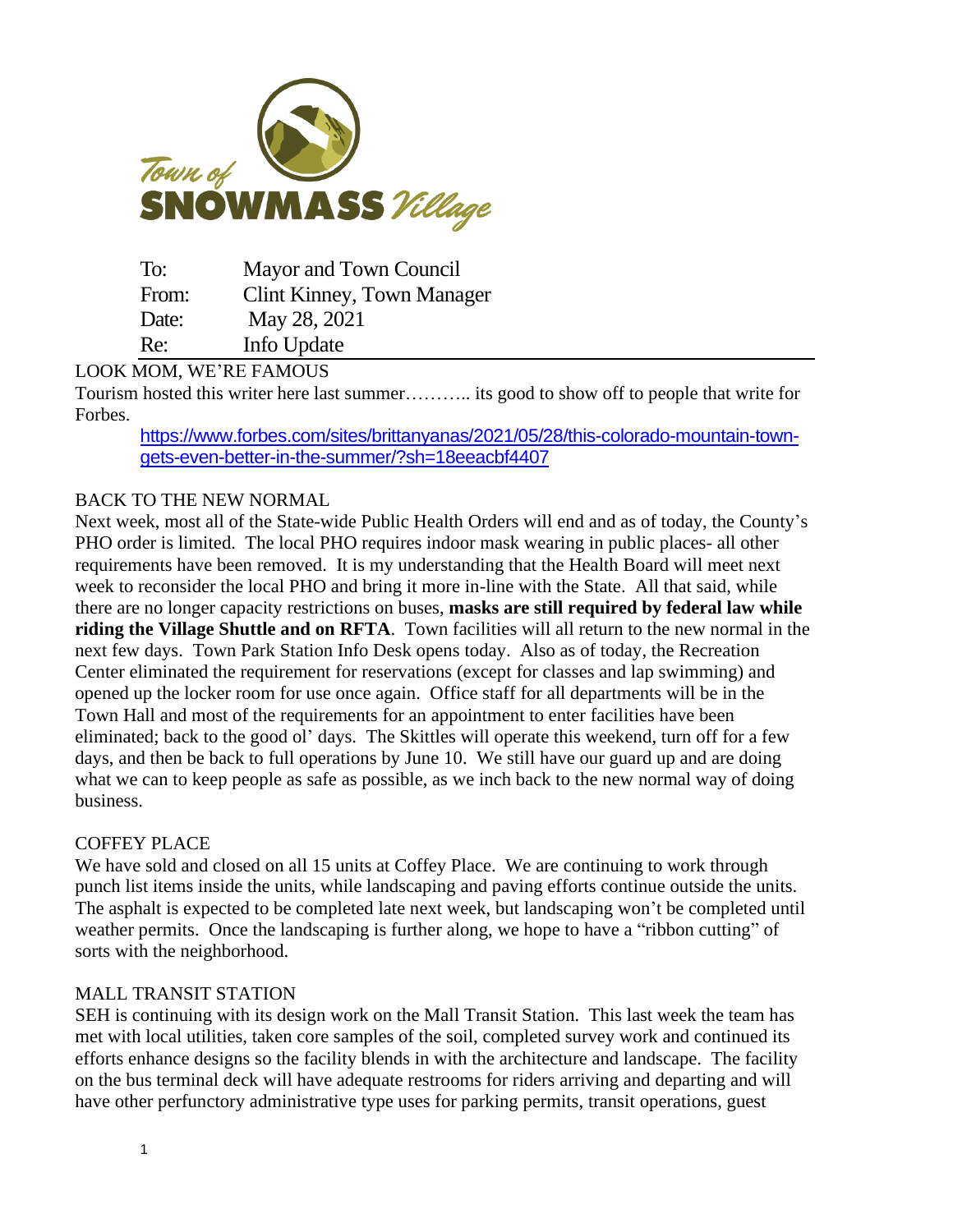services, etc. The Town currently rents space on the Mall to undertake these administrative duties, so by building these facilities into the project, we plan to save at least \$50K a year in rent. Those savings are a cherry on top of the improved service experience riders will have getting to and from the Mall. We plan to be far enough along in design to present the concept(s) to the Council at your June 21 meeting. Much like we did with Coffey Place, the Council will (initially) be reviewing the project as the "Owners". It won't be a regulatory land use review; rather you will be reviewing the project to ensure it is meeting Council goals and the broader goals of the community. We are planning several meetings for this ownership-type review. Then with the feedback rolled into the project, we plan to start the formal land use review in August with a joint meeting with the Council and Planning Commission. Then assuming everything continues to come together, the Planning Commission would start its review in September. All of this in anticipation of an April 2022 groundbreaking for the project. Speaking of ground breaking, we interviewed potential contractors this week. After a very difficult decision, RA Nelson is the apparent front runner to receive the contract award. They put together an exceptionally good package. We are now developing the contract and starting the necessary coordination between the design team and the construction team. At the risk of stating the obvious, this is going to be a complex project to get out of the ground that is going to take an extraordinary amount of communication with all of the stakeholders (retail, hotels, RFTA, parking, etc, etc), so getting a contractor on early to facilitate this construction management plan was (is) critical.

# TID BITS:

- WELCOME to our new Recreation Center Manager Dan Michiels who starts next week and Congratulations to long time employee Brandon Hawksley on his promotion to Parks, Open Space, and Trails Manager. We are in good hands.
- The escalating costs of (housing-type) building materials is hampering the design process for the Mountain View remodel project. We are working with the contractor to potentially change the scope of the project to bring it within the budget constraints. As we continue to work through the process, we are continuing to ensure that the critical infrastructure components such as roofing, siding, windows and ventilation are the top priority. Some sexy, but less critical components of the remodel project may need to be delayed. We will keep working the problem with refined designs and budget estimates so that project costs can be better dialed in.
- Summer is coming and the softball field is getting ready. The summer league is full with 8 teams. But never fear, there is still time to join the pickle ball league.
	- Speaking of Summer, the summer bus schedule starts June 4.
- We are continuing to have conversation with lodges regarding implementing a summer parking program starting in summer of 2022. As you can imagine, some lodging really wants a program ASAP and others; well, not so much. We will continue to work through the issue.
- It is our understanding that we should not expect a submittal for Building 12 (next to Assay Hill) in Base Village until later this fall.
	- The Planning Commission is continue their review of the Comprehensive Plan. Their recommendations will likely be to the Council in late June or early July.
	- If you know someone looking for work, we are sponsoring a job fair on June 3 for Village businesses.